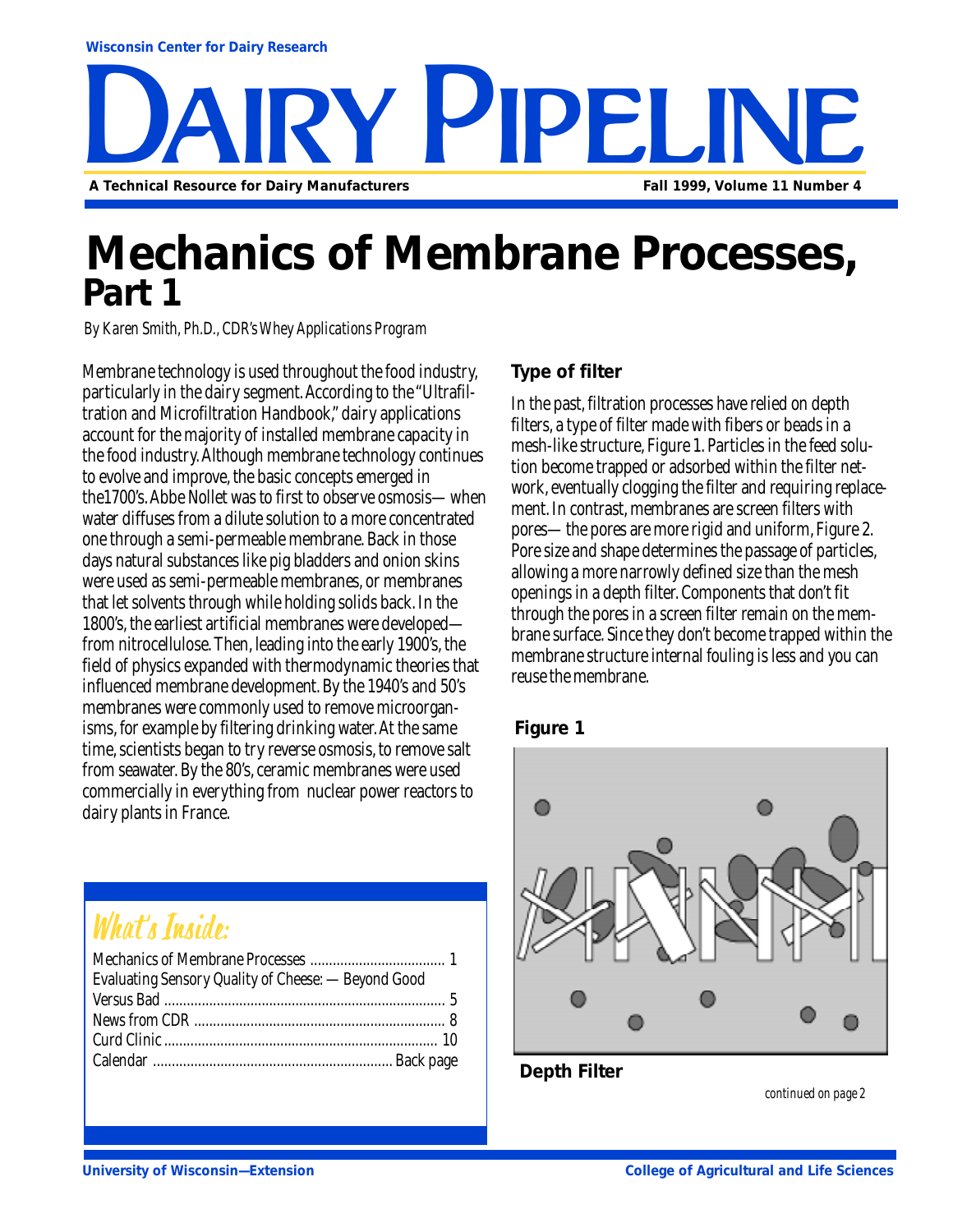#### **Figure 2.**



**Screen Filter**



**Perpendicular filter flow**

#### **Table 1.**

#### **Reverse osmosis, RO**

- Retains molecules in ionic size range
- ♦ Pore size at resolution of scanning electron microscope
- Operating pressure: 200 to 1,200 psig
- ♦ Theory: ability of compound to mimic tetrahedral structure of water determines ability to permeate (for example: methanol, urea)

#### **Nanofiltration, NF**

- Permeate: monovalent ions
- ♦ Retentate: divalents ions, sugars, proteins and fat
- ♦ Operating pressure: 150 to 300 psig
- ♦ Theory: diffusion and flow through pores, controlled by mass transfer.

#### **Ultrafiltration, UF**

- Permeate: minerals, NPN and sugars
- ♦ Retentate: protein and fats
- ♦ Operating pressure: 30 to 150 psig
- ♦ Theory: shape, charge, flexibility, molecular weight determine ability to cross membrane

#### **Microfiltration, MF**

- ♦ Permeate: minerals, sugars, small proteins
- Retentate: fat and large proteins
- ♦ Operating pressure: 20 to 100 psig
- Theory: size determines ability to cross membrane

#### **Filtration flow**

In traditional filtration, the entire stream passes through the filtering medium—the incoming stream is perpendicular and the filter retains trapped solids. (Figure 3.) RO, UF, and MF use a cross-flow filtration, (Figure 4.) where the feed stream passes parallel to the filter or membrane. At any time, only some of the water and particles will cross the membrane, which does limit the applications. For example, it's difficult to separate all the protein from lactose with 100% efficiency since all the solution doesn't cross the membrane. Compared to the traditional method, cross flow streams are self cleaning because the fouling material is continually swept along and away from the membrane surface, allowing longer operating times.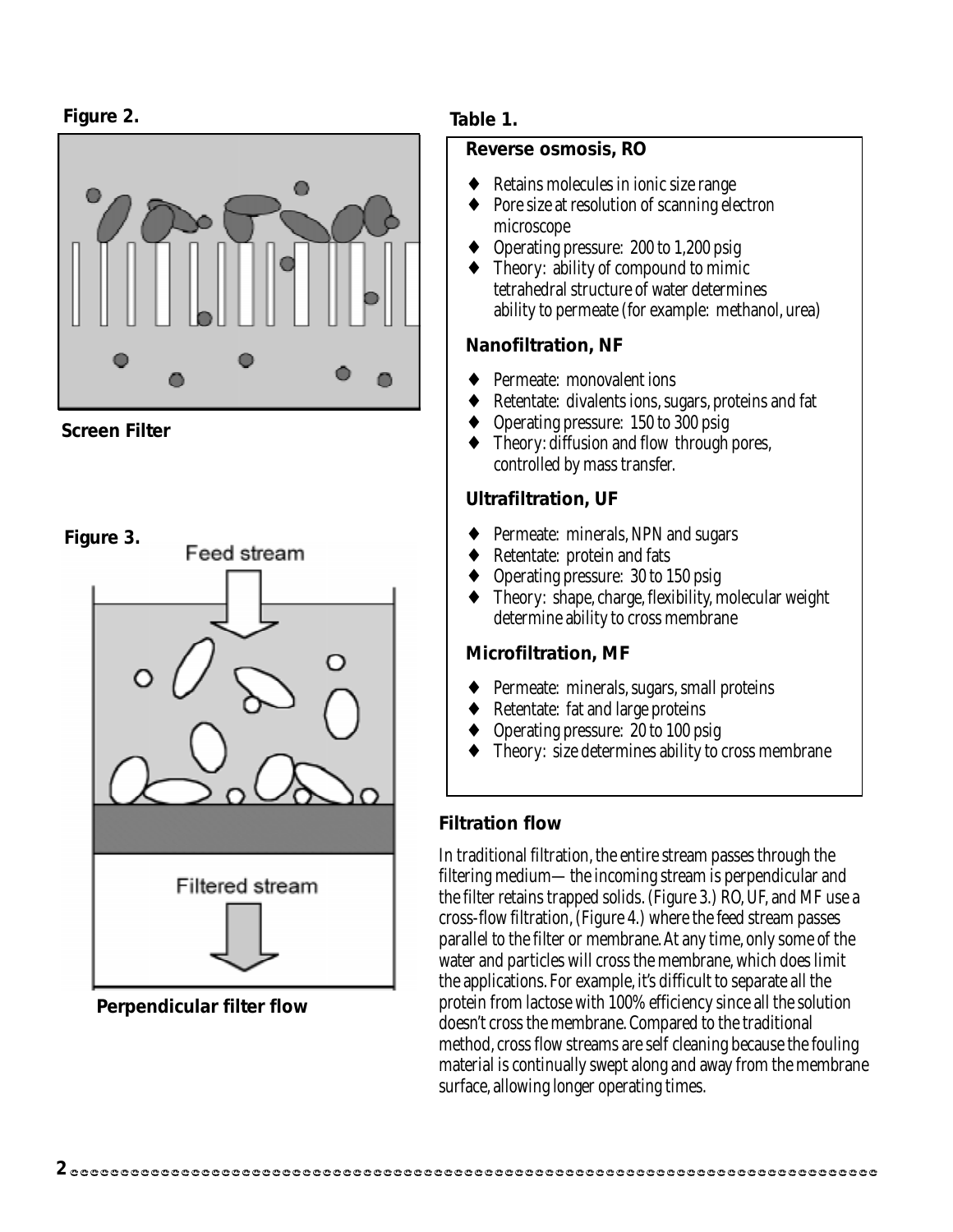

**Figure 4. Cross flow filtration**

#### **Type of process**

These days, the types of pressure driven separation processes are defined by the pore size of the semi-permeable membrane and the amount of pressure, although the classifications are still somewhat subjective and you'll find some overlap. Table 1. describes the most common classes of the separation process. In general, RO, or reverse osmosis, uses the highest pressures and membranes that only allow the smallest particles through, while MF, or microfiltration, is associated with lower pressure and larger pore sizes.

The actual pores aren't visible in RO membranes, instead it's the structure of the water within the membrane that is important. Think of the membrane as a water swollen gel, and it is water itself that moves through the membrane, based on the ability of several water molecules to form a tetrahedral, or ice-like, structure via hydrogen bonding. Only molecules that fit into this tetrahedral structure can cross the RO membrane. One molecule that does cross is lactic acid, because it is a small molecule that binds to hydrogen.

Both UF and MF separate compounds based on size, fundamentally acting as a sieve that rejects molecules too large to fit through the pores while allowing smaller molecules to enter the permeate stream. The pressure is the driving force.

Of course, system parameters like membrane composition and operating conditions will have a major influence on operation. For example, temperature, pressure, and concentration all affect permeability.

#### **Membrane structures**

What can we make membranes out of? It really varies, you can make membranes out of inorganic materials, like ceramics or stainless steel, and a range of organic materials like nylon, polypropylene, cellulose, etc. Of course, different materials are useful for different applications. In the dairy industry it is important to use membrane materials that aren't toxic, that are heat and pH resistant, and that are stable through chemical cleaning, You might also prefer a low cost, high flux model.

Speaking of flux, it's another term you need to know when discussing filtration. Flux is a measurement that describes the amount of permeate produced in a given time unit, for a given membrane area in a specific time period. It's important because flux affects the economics of the system and is an indication of membrane fouling and cleaning possibilities. The lower the flux, the greater the membrane area required to process the same amount of product in a given time. Pressure, feed velocity, temperature, viscosity (or thickness) and turbulence all influence flux.

Now that you have mastered the basics, in the next Dairy Pipeline I'll be covering membrane configurations and the role of membrane processing in the dairy industry.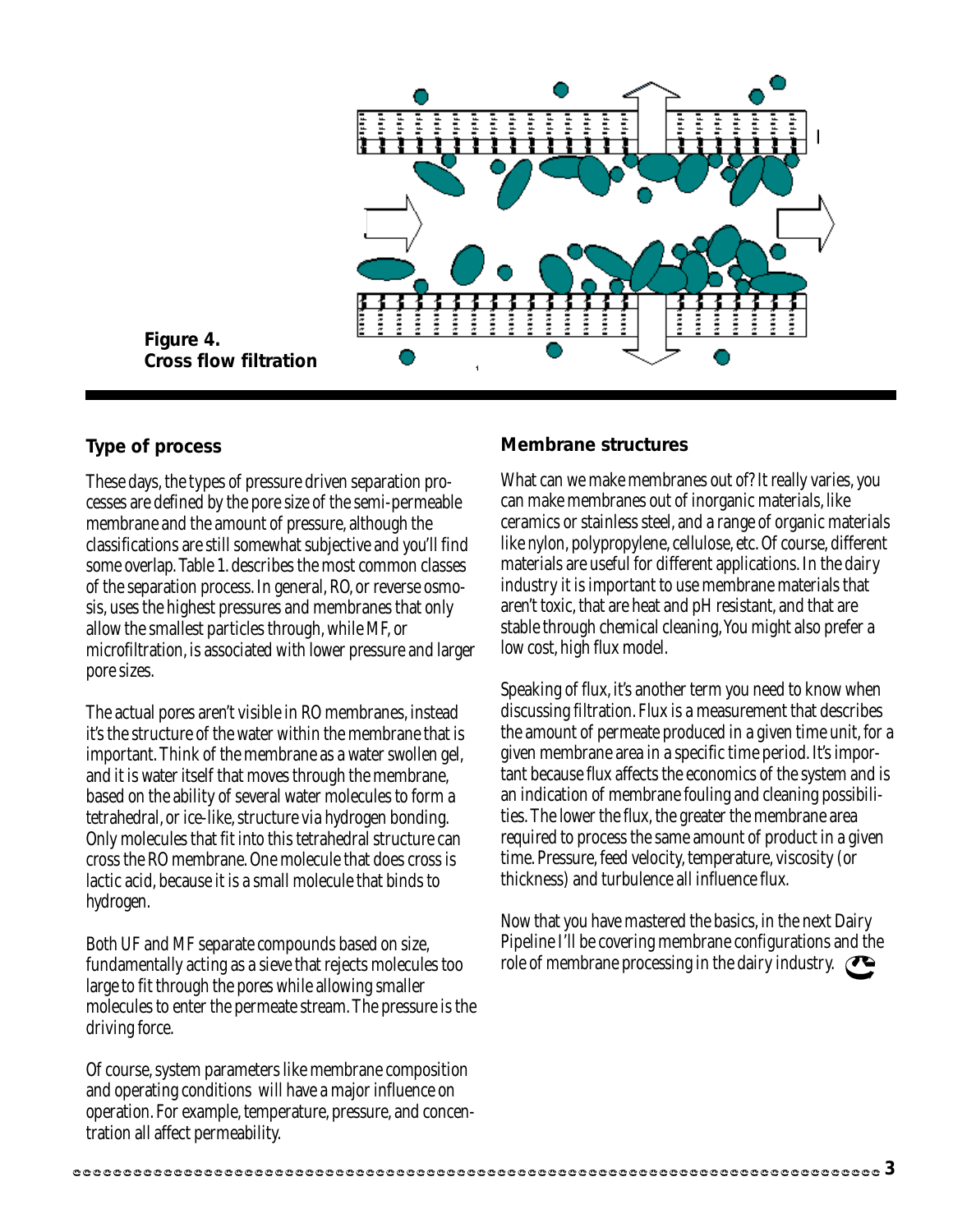### **Annual Wisconsin Dairy Field Reps Conference February 1-2, 2000 Crown Plaza Hotel - Madison East**

### **Tuesday, Feb. 1 Morning**

**Quality Milk Production in Wisconsin** *Moderator – Larry Tuschen*

UW Milk Quality Systems Pamela Ruegg, DVM

Research Update on Milk Quality Bill Wendorff

Bulk Tank Culture Interpretations Nigel Cook, DVSC

UF/RO of Raw Milk Robert Fassbender

#### **Afternoon**

**Panel Discussion "Working Together for Milk Quality"** *Moderator – Jim Glaeser*

Jim Wickert, Rating officer Phil Carley, Inspector David Rhoda, DVM, Veterinarian Jeff Montsma, Field Rep Ken Bolton, County Dairy Agent

**Milk Pricing Issues** *Moderator – Denny Zimmer*

True Protein Impact on Milk Pricing Bob Cropp

Dairy Industry's Investment with Check-off Programs Will Dahl

#### **Business Meeting Social Conference**

### **Wednesday, Feb. 2**

**Morning Critical Regulatory Issues for Quality Milk** *Moderator – Bob Bradley*

Environmental Issues on Dairy Farms Jim Arts

Johne's Disease, Current Issues Libby Balzer, DVM

Update on Milk Surveys Randy Daggs

**4**

Current Concerns from WDATCP Tom Leitzke

**Interested? Contact Bill Wendorff at (608) 263-2015**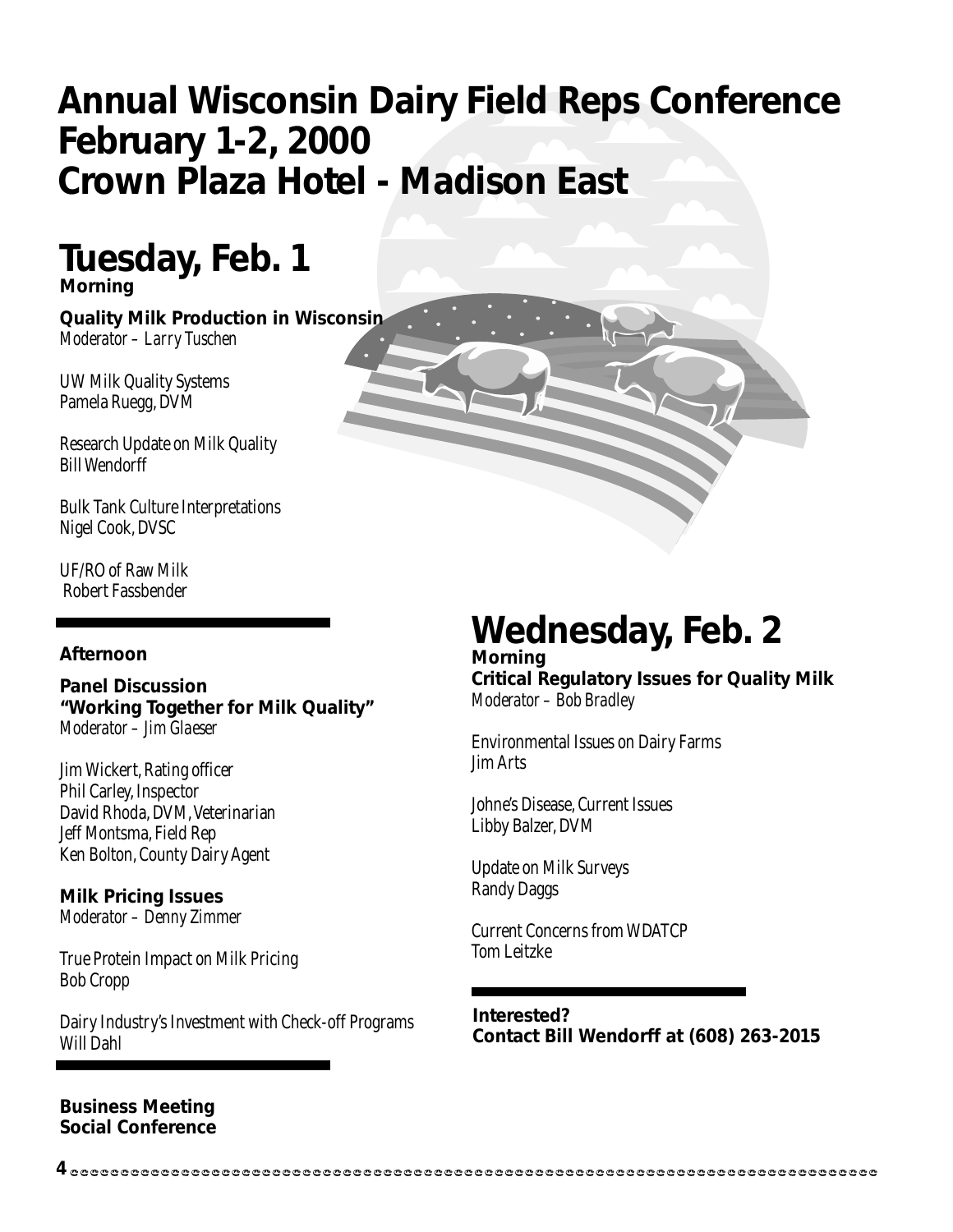### **Evaluating Sensory Quality of Cheese: Beyond Good Versus Bad**

*by MaryAnne Drake, asst. professor, Mississippi State University and the Southeast Dairy Foods Research Center*

Sensory quality is a critical issue in cheese production and marketing because it encompasses all aspects of cheese—from flavor and aroma to functionality and texture. Whether your cheese tops a pizza, fills an enchilada, or graces a table in a five star restaurant, sensory quality is evaluated at some level. Yes, we do have mechanical tests that mimic or predict various sensory measurements, but sensory testing remains a fundamental and irreplaceable tool for three reasons.

#### **No equipment required**

Sensory testing does not require the up-front purchase of an expensive piece of machinery. Sound sensory testing can be conducted by outside suppliers or contractors or by a few individuals who also perform other jobs at the plant.

#### **Versatility**

There are numerous sensory tests, depending on the specific objectives you need. Sensory tests can be simple or complex—you can design them to measure aroma, texture, or flavor.

#### **Perception by human subjects**

Ultimately, the consumer judges sensory quality. Thus, human evaluation of sensory properties is perhaps the best predictor of fellow human perceptions. When used appropriately, sensory analysis is an extremely powerful tool.

#### **Traditional tools**

The dairy industry has developed two traditional tools for evaluating flavor and texture quality—cheese grading and ADSA scorecard judging. Both techniques involve one or more expert evaluators who generate an overall quality score or grade for a cheese, while also noting specific defects. These tools have been used for more than 50 years and both industry and academia continue to use them widely to provide a rapid, relatively simple way to assess overall sensory quality.

While sound and useful tools, these techniques provide an expert opinion of quality. However, consumer opinion and expert opinion of cheese quality may not match. Further, these techniques only list the defects present. Individual defect intensities are not quantified and positive attributes are neither identified nor quantified. It isn't possible to use statistical analysis with grading. Also, it isn't appropriate to use statistical analysis for quality scores from scorecard judging because the scales are not linear. However, you can use additional analytical sensory tests to augment these traditional tools and add a new dimension to sensory testing.

#### **Analytical sensory tools**

Mainstream sensory analysis involves a versatile set of tools that fall into two categories: discriminative tests and analytical tests. Discriminative tests are difference tests. They measure general differences in products and include the following: triangle tests, duo-trio tests, paired preference and ranking tests. These tests are simple to set-up, require little or no training of personnel and are easy to interpret. Qualifiable information is provided, essentially you are asking: Does a difference exist? Quantifiable information regarding the degree of difference is not provided—you haven't answered how much?

Analytical sensory tests, also called descriptive analysis, provide qualifiable **and** quantifiable information. No judgement of "good" or "bad" is made. Attributes present are identified and the intensity quantified. You can analyze the data by statistical methods, directly correlating them to instrumental measurements. It is this qualifiable (what's there) and quantifiable (how much is there) information that makes descriptive analysis an invaluable tool in product development, research, quality control, and consumer studies.

#### **Evaluating Flavor**

Both aroma and taste make up flavor—a critical component in cheese application and marketing. Extensive research has been conducted with instrumental analysis of flavor components, but, for now, sensory evaluation remains the best way to assess cheese flavor.

Developing a standard Cheddar flavor language Although descriptive sensory analysis is an extremely useful tool in product development and research, it can be even more useful. Right now, standard descriptive language for evaluating cheese doesn't exist. Instead, researchers in

*continued on page 6*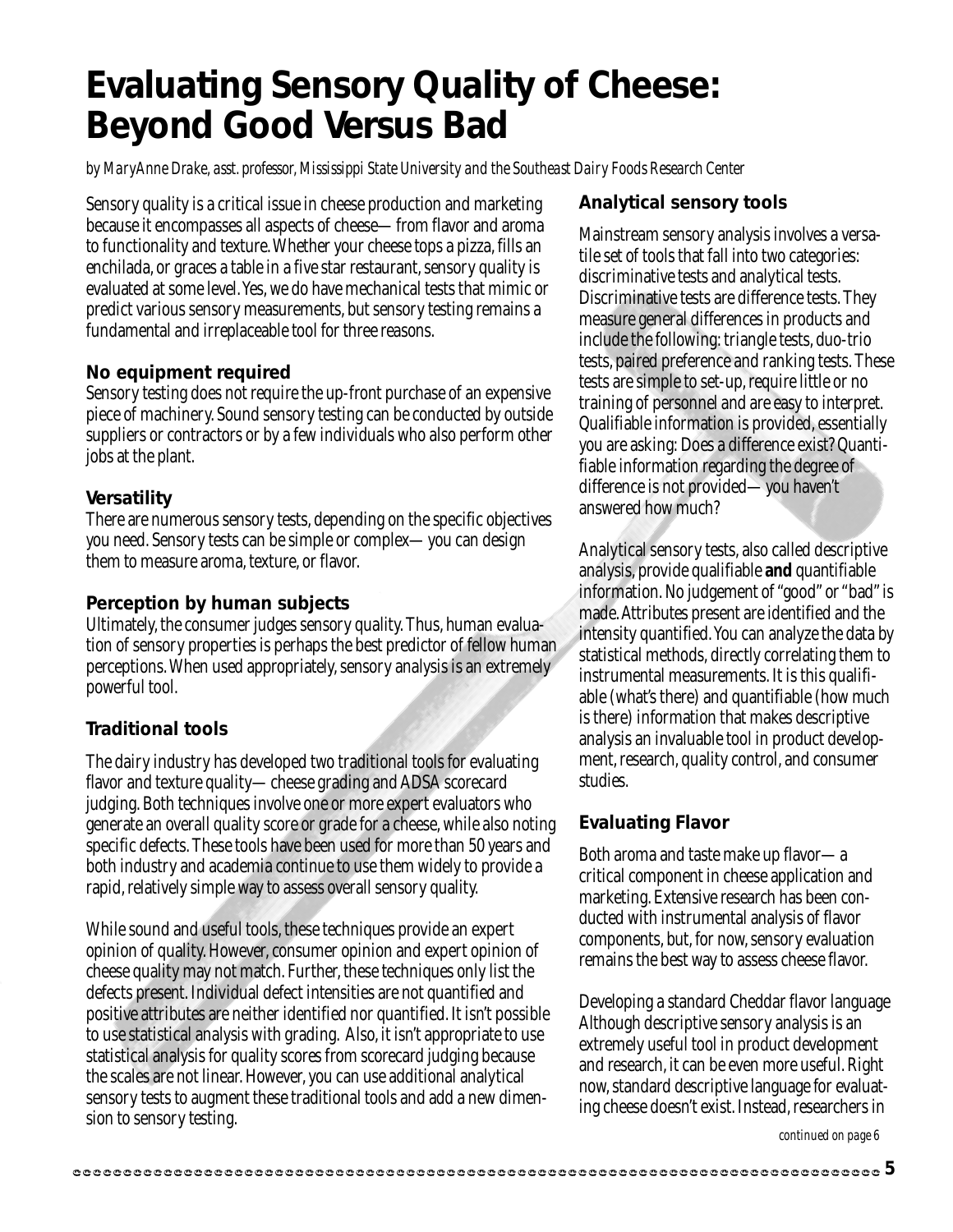### **Difference Tests**

These are brief descriptions of some simple sensory difference tests, often used to determine product differences, or to select and train panelists to discern differences.

#### **Triangle test**

Each participant has three coded samples. One is different and two are identical. Ask them to pick out the different sample.

#### **Duo-trio tests**

Each participant receives a reference sample, and two coded samples. Ask them to choose the coded sample that matches the reference sample.

The following tests are examples of attribute difference tests, you can use them to determine if two or more samples differ with respect to a defined attribute. For example, "Which one is sweeter?"

#### **Paired preference**

A common attribute difference test, used to show which sample has more of the attribute you are testing.

#### **Ranking**

This is one method which you can use to rank samples according to intensity of one attribute.

#### **References**

Sensory Evaluation Techniques, M. Meilgaard, D. Sc., G. Civille,B. S., B.T. Carr, M.S. CDR Press, Inc. 1991

industry and academia have used their own descriptors. Terms used by sensory panels at different sites generally do not have published definitions or references, making communication difficult and replication of test results very difficult, if not impossible.

Recently, Dairy Management Inc. funded a project to develop a standard descriptive language for Cheddar cheese, with definitions and references for individual terms. In the past, researchers have proposed a universal language for describing Cheddar cheese or cheese in general. However, these studies used very small sample sets (20 to 30 cheeses) and the language was not developed by cheese experts. In the present study, a collection of 250 Cheddar cheeses was screened to generate 70 representative Cheddar cheeses. The cheeses varied by age, and they came from different geographical regions. A group of cheese experts  $(n=15)$  from industry, government, and academia tasted the cheeses and generated a basic language of 23 words to describe cheese flavor.

Then, a descriptive panel began to "fine tune" the language and identify standard references for the terms. These references will allow anyone to easily train a descriptive panel—a panel that evaluates cheeses using the same language as other panels.

#### **Using descriptive analysis**

Two 3-month-old Cheddar blocks were graded by a USDA cheese grader and evaluated by descriptive analysis with the Cheddar language.

| <b>Cheese grade results</b> |                    |
|-----------------------------|--------------------|
|                             | sl bitter, sl flat |
| Cheese 1<br>Cheese 2        | sl bitter, sl flat |

Notice that the cheeses received the same grade. However, the graph of the descriptive analysis illustrates that these two cheeses have vastly different flavor salty profiles. The differences in flavor profile between these two cheeses sourl could be very important for product development or end product application. Using descriptive analysis with the Cheddar language

 $\mathbf 6$  esses esses esses esses esses es asses es asses es asses es asses es assesses es assesses es assesses  $\mathbf e$ 



**Descriptive analysis with Cheddar language** (not all terms are listed)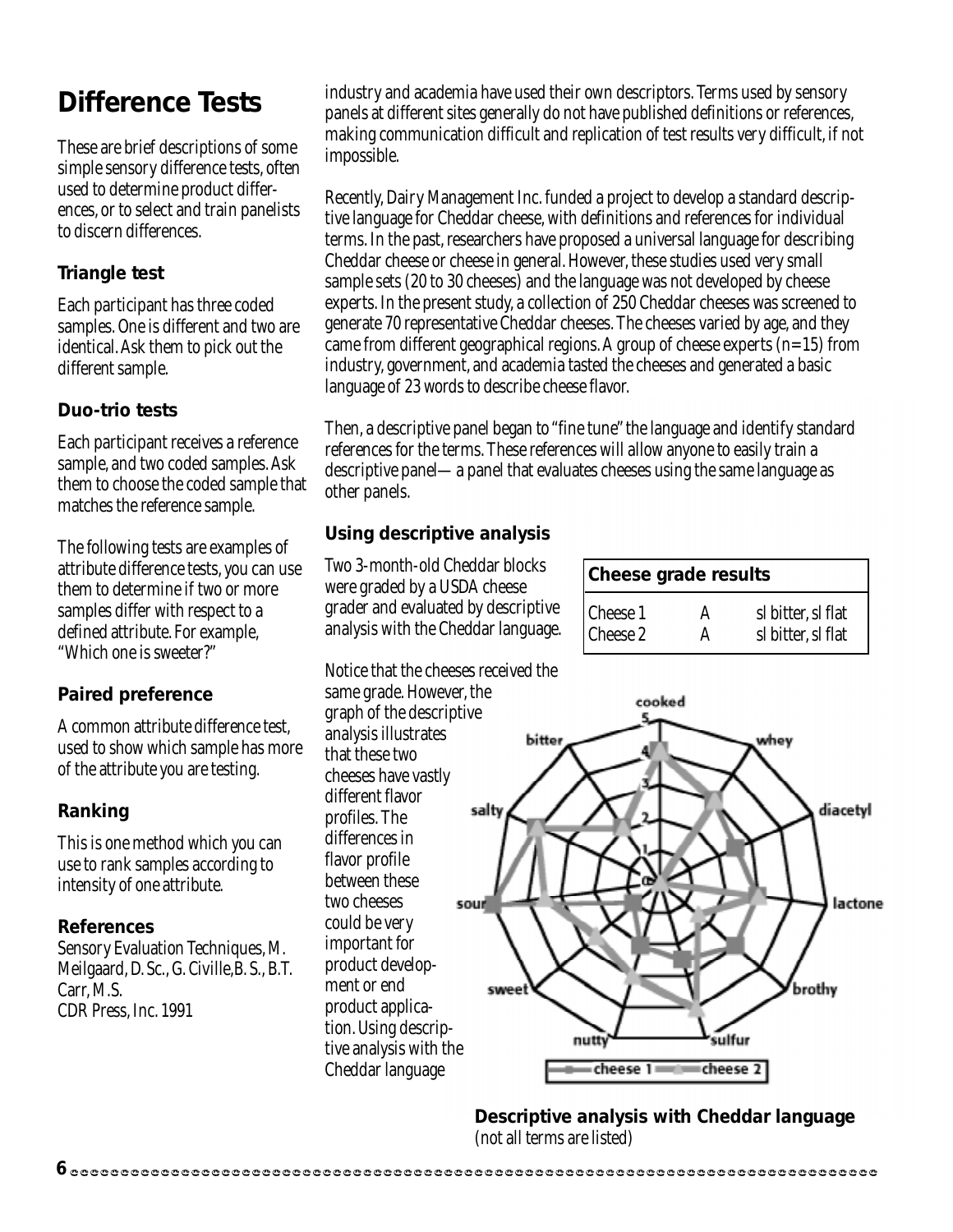allows us to "profile" the flavor of the cheeses, illustrating the differences in flavor profiles.

We all know that Americans are consuming more cheese and a more types of cheese than ever before. To develop new cheese types, or sell the right cheese to the right market, it's essential to determine consumer preference. In 1997, Dairy Management Inc. conducted a market segmentation study of cheese consumption. From this study, we know the market segments of cheese consumption and how the different segments consume cheese. Using this information, we could go to any region in the U.S. and characterize the cheese consumers in that area. We know that regional flavor preferences exist, but we don't have *reliable valid substantial* information on the flavors that particular market segments prefer in cheese. By combining market segmentation data with descriptive sensory analysis with a universal cheese language, we could determine those preferred flavors. Applying this information would then allow more specific "niche" marketing. On the same note, flavor profiling by descriptive analysis can also help to match the right cheese with the right consumer or the right buyer for the right application.

Sensory analysis is an extremely powerful tool with multiple dimensions and many applications in the cheese industry. Using analytical descriptive sensory tools to identify and quantitate **all** flavors in cheese can provide critical information for product development, research, quality control, and marketing.

#### **Acknowledgements**

This is a condensed version of a talk presented at the 1999 Marschall Cheese Seminar in Santa Clara, California, reprinted with permission.

Thanks is extended to Dairy Management, Inc. for funding parts of the research presented. Thanks to Mark Smith, Steve Wright and Rhodia, Inc. for their support of the Cheddar flavor language.

d

 $\circ$ 

### **Sensory language—FAQ's**

 $\bm{\mathcal{Q}}.$  Is sensory language proprietary?

A. NO! This is a common question among people new to sensory analysis and a question that has been previously posed—and debated in arbitration—in other commodity areas. You can use a different word for a particular term or create a foreign language to evaluate your product, but anyone who knows descriptive analysis would be able to taste your product and identify the flavors. The flavor of your cheese is not a secret to your competitors—how you created or developed that flavor is.

 $\Omega$ . Can a standard language be developed for cheese texture or for other types of cheese?

 $\bm{A}.$  Yes! Once we finish Cheddar flavor language, we will begin to apply it to other cheese types. We are also developing standard descriptive language for texture.

 Does descriptive sensory analysis with the standard Q.Cheddar language take the place of cheese grading or ADSA judging?

A. No! Descriptive analysis with the standard Cheddar language will give the industry another analytical tool for research, product development, and marketing. As discussed earlier, grading and judging are useful and have unique applications. Descriptive analysis with the Cheddar language provides an additional sensory tool to identify and quantify specific flavors in cheese without reference to "good" or "bad".

 $\Omega.$  What can the Cheddar language do that grading or ADSA judging does not do?

A. The Cheddar language is a descriptive analysis tool for flavor profiling. You can use it to identify and quantify all the flavors in your cheese. You can also apply statistical analysis to results, which allow you to analyze the data and identify how sensory descriptors relate to chemical compounds, instrumental analyses, and consumer preference. With grading and judging, only defects are identified and statistical analysis cannot be conducted.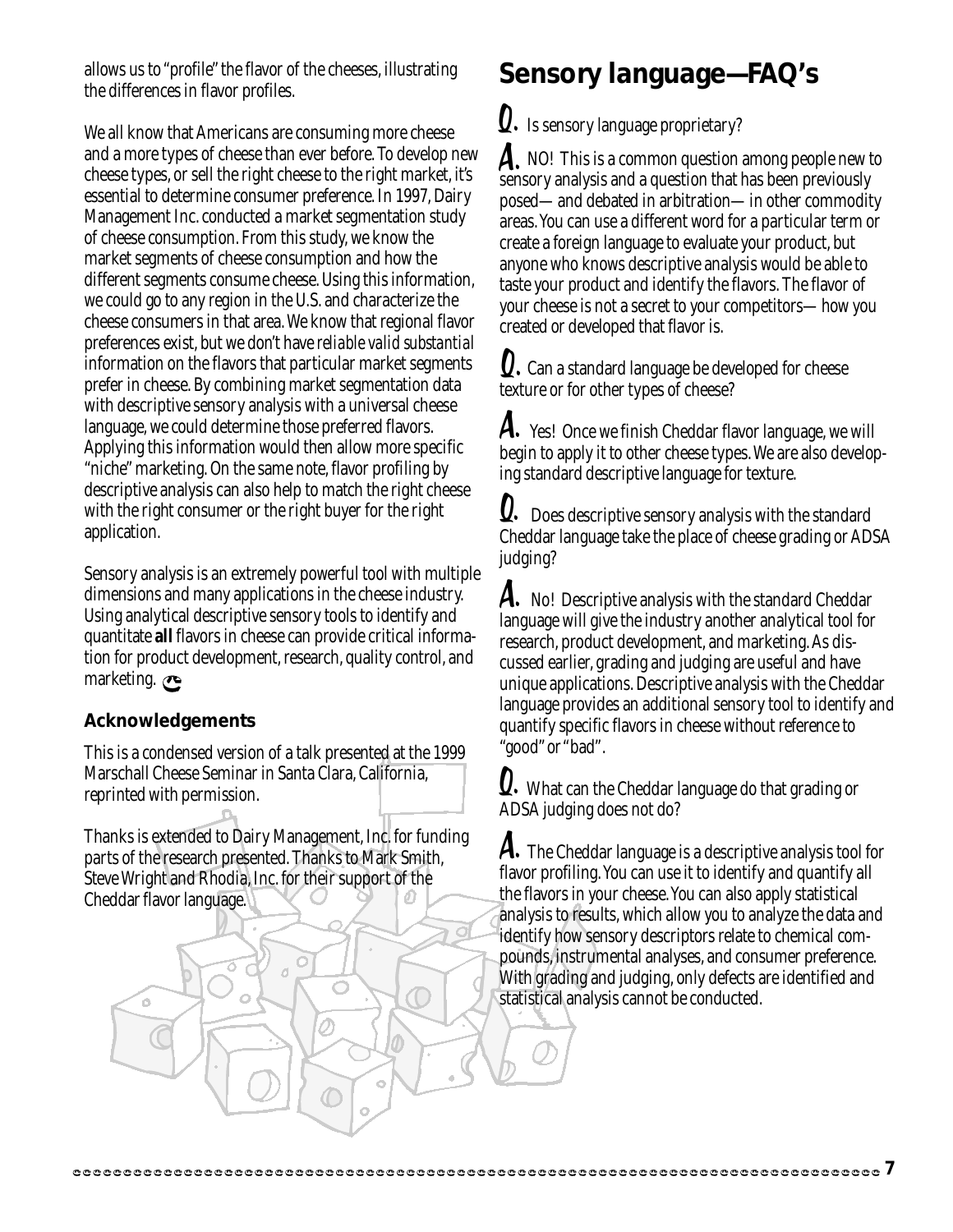# News from CDR

All the folks who work at CDR have been getting a head start on seasonal indulgences—we've been tasting shortbread, brownies, cakes and cookies made in the Applications Lab. It's all due to Kathy Nelson, recently hired Research Specialist, who has been testing milkfat fraction formulations. When she is done with her analysis, the products are ours to sample, and they have been worth sampling!

Kathy earned a Masters degree in Food Science at UW-Madison in 1989 and moved to Minneapolis to work at Pillsbury as a product scientist in the Baked Goods section. She left the corporate world take classes at the Culinary Institute in New York before opening her own catering business. Kathy notes that she really enjoyed the cooking but her business skills didn't match up to her cooking prowess. She enjoys working at CDR, a setting that provides an ideal combination of science and culinary skill.

Aren't you glad you listened to your Mom when she said, "Drink your milk"? Mom was right. Dairy ingredients provide essential nutrients and offer unique functional attributes to foods. The article *"Dairy Ingredients for Health*" written by Kimberlee J. Burrington appears as the cover story in Food Product Design, October 1999 issue. The article explores the components and derivatives of milk and tells why it does a body good. To read the article in it's entirety, check out the editorial library at www.foodproductdesign.com

**Wisconsin Process Cheese Seminar February 22-23, 2000 Babcock Hall Madison, Wisconsin**

The Wisconsin Process Cheese Short Course is a two-day hands-on short course designed to cover the basics of formulation and manufacture of pasteurized process and cold-pack cheese products. This course will begin with the basic theories and chemistry of process cheese manufacture and will include the practical aspects of process cheese making. The hands-on laboratory sessions will cover the manufacture of various process cheese products. For more information contact Jim Path at (608)262-2253 or Bill Wendorff (608) 263-2015.

**8**

Sponsored by:

University of Wisconsin-Madison Center for Dairy Research, Department of Food Science and Cooperative Extension Service, College of Agricultural & Life Sciences

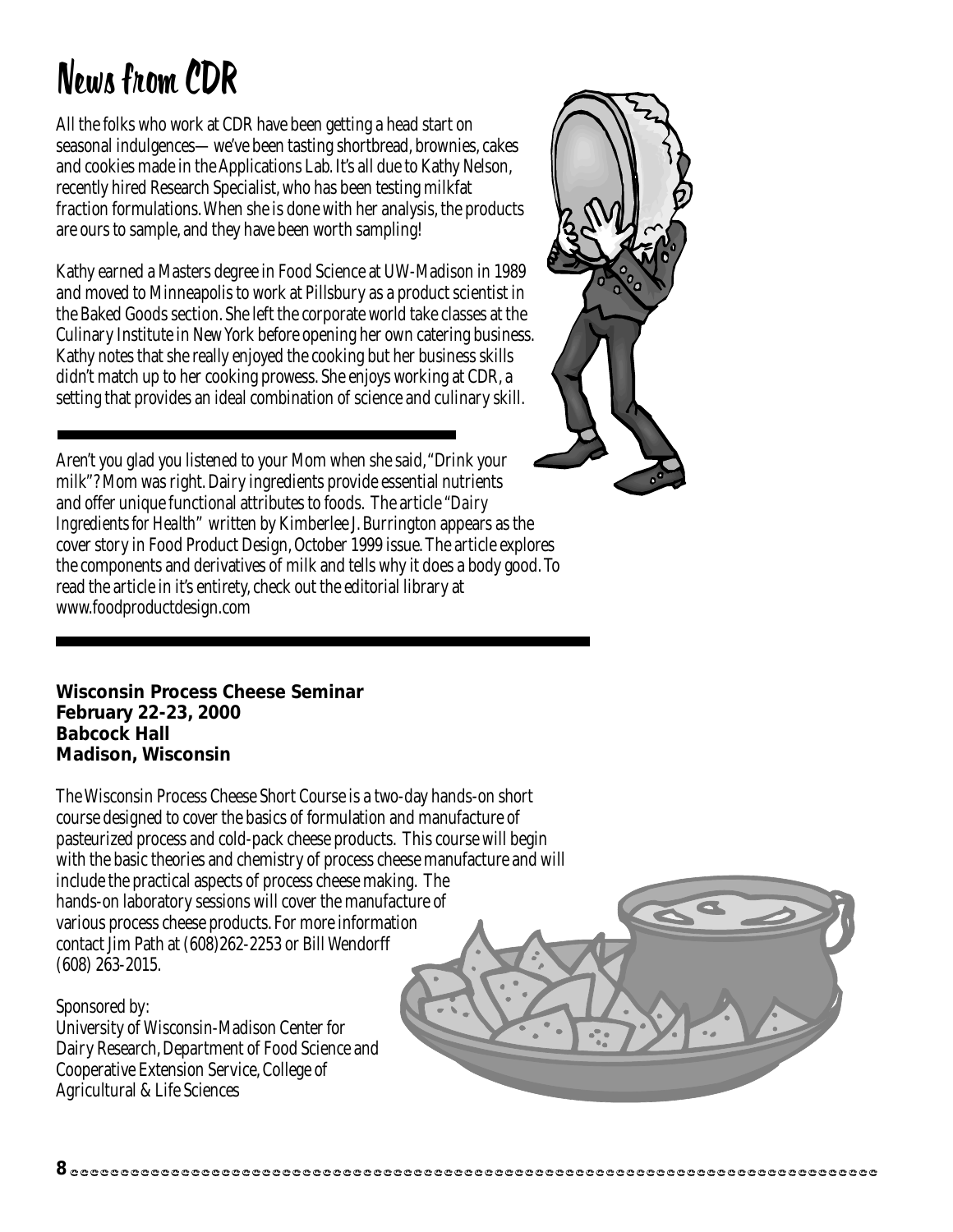### **Economic Analysis of Cheese Yield**

In 1992 researchers at the Wisconsin Center for Dairy Research developed a computer program, CHYIELD© that cheese makers could use to analyze alternative milk standardization procedures. CHYIELD© worked well, but after a few years, it was clear that we needed to improve it. For example, there was no internal check of the protein or solids contents of standardized cheese milk. This is particularly important when you add high protein dry products, such as NFDM, as your standardizing agent. Also, CHYIELD $^\circ$ paid little attention to obtaining a detailed mass balance of supply versus utilization of the components of the cheese milk. In addition, the ability to produce alternative types of by-products was limited. A major limitation of  $CHYIELD<sup>°</sup>$  was that it was a DOS-based program and unable to use many features of Windows© programs.

In 1998, we decided to revamp CHYIELD<sup>®</sup> to overcome the shortcomings listed above. We call our new program EACY<sup>®</sup> (*Economic Analysis of Cheese Yield*). All the features in the original program are incorporated within EACY© which is a native Windows program that runs under Windows 95, Windows 98 and Windows NT. We have also added many new features. For example, EACY<sup>®</sup> allows the user to limit the maximum solids content of the standardized cheese milk. If this limit is reached, the program automatically adds water to the standardization agent to reduce the solids content. The user can also specify the total solids percentage of the standard agent when the total solids limit is in effect. Again, water is added so the standardization agent does not have excessive solids. The profile of the modified standardization agent is displayed automatically by the program.

#### **Current status of EACY ©**

We are developing an on-line help system for  $EACY^{\circ}$  as well as a user's manual. We are also beta testing the software with the help of volunteer Wisconsin cheese manufacturers. We need more volunteer firms to improve the quality of  $EACY^{\circ}$ . If your firm would like to obtain a beta version of  $EACY^{\circ}$  in exchange for providing feedback, please contact Brian Gould using the email address below. After participating in this beta testing, your firm will receive a free copy of the final version of  $EACY^{\circ}$  as well as free upgrades for a year. If you are interested contact:

Dr. Brian W. Gould Wisconsin Center for Dairy Research (608) 263-3212 Gould@aae.wisc.edu

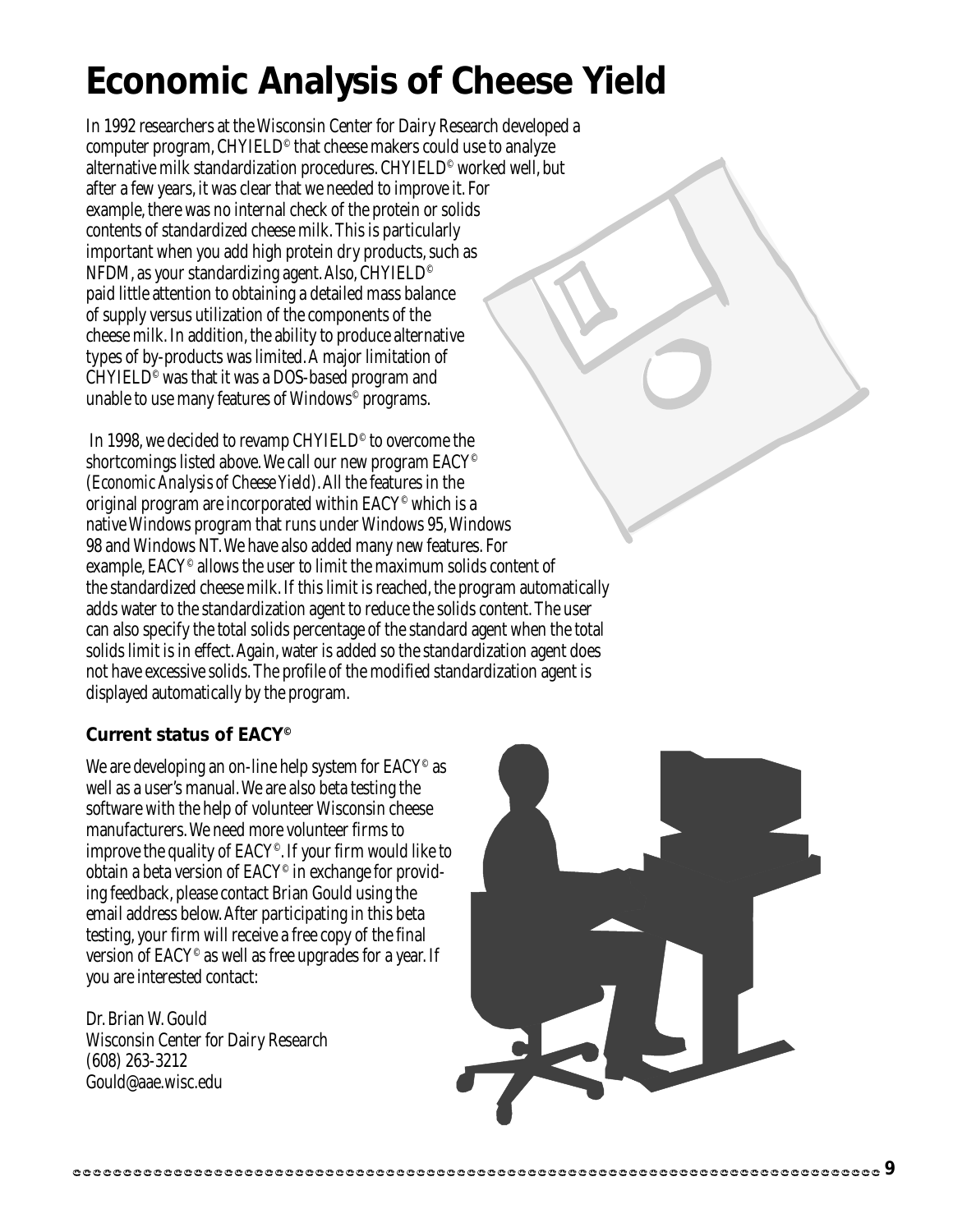# Curd Clinic

**Curd clinic doctor for this issue is John Lucey, assistant professor of Food Science, UW-Madison**

Questions for the Curd Clinic? Write to: CDR, *UW Dairy Pipeline* 1605 Linden Dr. Madison, WI 53706 FAX: 608/262-1578 e-mail: Paulus@cdr.wisc.edu

#### **Factors that affect "watering off'**

#### **Structure:**

low pH excessive proteolysis high MNFS, high fat

#### **Temperature:**

high storage temperatures

#### **Time:**

salt gradients after brining proteolysis

Q. I've noticed that some packaged cheeses seem to "leak" fluid into the package. What causes this problem and how can I prevent it?

 ${\mathcal A}.$  Although little information has been published about this problem, some cheeses do indeed exude whey ("watering-off ") after manufacture. In general, watering-off is more commonly observed in low pH, or high acid cheeses such as Cheshire, Feta and young Blue. This a physico-chemical problem, generally related to the inability of the cheese structure to retain all moisture.

Structure, temperature and time all contribute to the problem of "free water" (technically it's "free serum"). Cheese is a casein-based matrix made from aggregated casein particles which fuse to form a firm network structure. This matrix is responsible for the texture and water holding ability of cheese. Mineral and salt content, pH, moisture and levels of proteolysis all influence the structural matrix.

Cheese needs an appropriate structure to retain all the moisture during storage since much of that moisture is physically retained within the cheese matrix. If the pH is too low, or there is excessive proteolysis, then the cheese can become crumbly. Now it is physically less able to retain moisture. In cheese with a high fat content or a high moisture content, (high moisture in the nonfat solids, or MNFS) there is more "stress" on the cheese which influences its ability to retain moisture and, possibly, proteolysis.

Storage temperature also influences watering off. At high temperatures, cheese becomes softer and curd strands/junctions may decrease in size and strength. This is caused by strengthening of internal hydrophobic interactions within the casein particles. You can easily see this effect in some yogurts, which can water off when left out at room temperature—return it to the refrigerator to chill and the water can be absorbed.

Time is another factor. Long storage times affect susceptible cheeses because they allow the opportunity for breakdown of the structure, once again impairing the ability to retain moisture. Additionally, the larger the cheese block, the more time that is required for salt and moisture equilibrium. The cheese may continue to lose moisture (to the surface) after manufacture. If the cheese is already wrapped, then this moisture accumulates inside the package. Late acid development (in the block) might also be involved in this defect.

Many traditional brine salted cheeses lose moisture by evaporation during storage. If wax or plasticoat is used, it is applied after the cheese surface has (partially) dried out. However, rindless cheeses are increasing in popularity. Replacing the rind with packaging material means that surface moisture might accumulate inside the packaging material.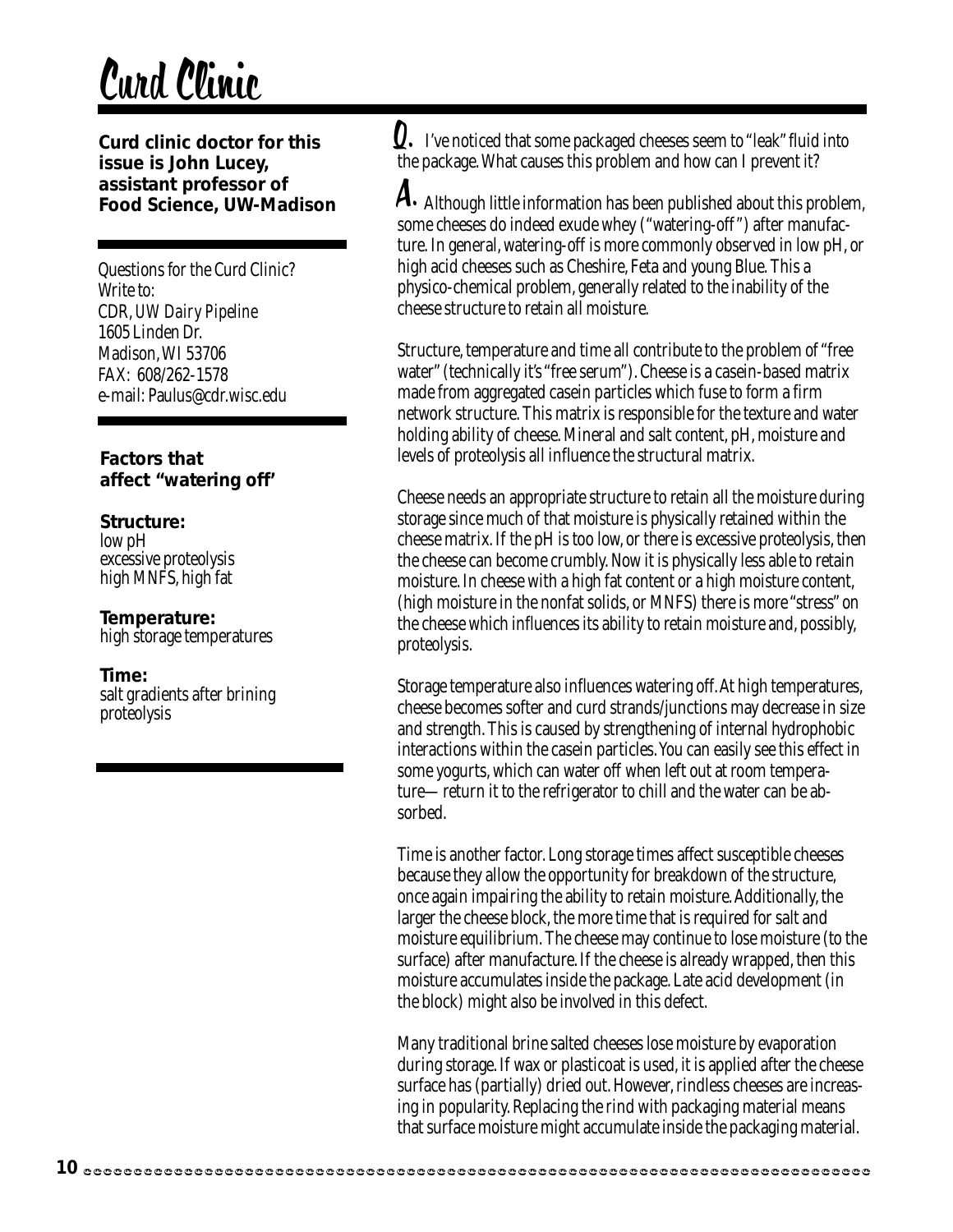You may need to make these cheeses with a lower moisture content than rindless cheese, or you may need to allow enough time to lose any "free" moisture before you package the cheese.

Parmesan provides a good example. If it is dry salted and shelf-dried properly, then you won't see any watering off. However, vacuum packed Parmesan can cause some trouble. Try letting it dry longer before you package it, check the humidity in your ripening room, and consider better whey drainage during manufacture.

Blue cheese, a high salt, high moisture

cheese, begins with a high acid curd that may have more moisture than the cheese can absorb. The cheese surface usually dries out in the storage room. However, when you package the cheese you may see some watering off, especially if the moisture is too high and you haven't allowed enough time for drying.

Panela is a high acid, salty Hispanic cheese that easily



waters off at room temperature. However, panela is most often used as a cooking cheese. The slightly sweet flavor of lactose on the cheese surface is an expected flavor that also browns when the cheese is fried—all part of the panela experience!

Watering off can be problem anytime packaged cheese is stored inappropriately at a temperature that is too high. If you can rule that out as the cause, then you need to look at moisture retention in your cheese. For an indepth discussion of the role of casein, review the Spring 99 issue of the Dairy Pipeline.